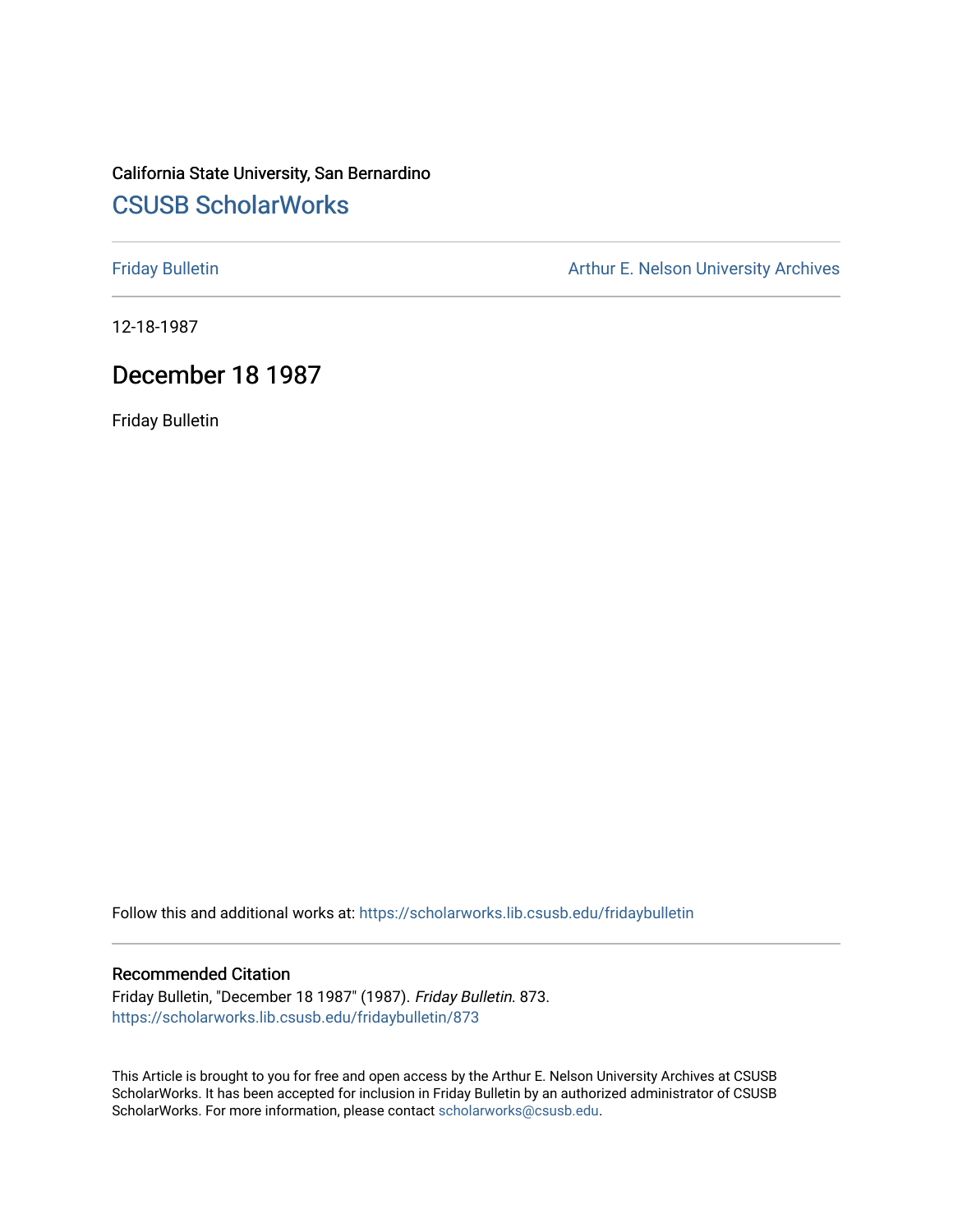#### *BULLETIN*  r. L-*December 18^ California State tJM^S'sS^fan Bernardino ...*

LIBRARY

# *Campus Prepares for Holiday*

The campus will be closed from Dec. 24 until Jan. 4, giving staff an extended holiday recess.

Several holidays (Washington's Birthday, Admissions Day, Columbus Day and Veterans Day) which were not observed by the campus on their specific dates have been redesignated for the week between Christmas and New Year's Day. This provides staff a longer break and allows the campus to conserve energy by shutting down the heating plant.

Because pay day occurs during the recess, special arrangements have been made for representatives of various administrative areas to be on campus Dec. 31 to disburse checks between 9:30 and 11:30 a.m.

Each area will notify its employees who has the checks and where they will be.

The Administrative Council has approved a two-hour time slot on Tuesday, Dec. 22 as the designated time for holding building Christmas parties, said Dale West (Personnel). The gatherings, generally organized by building, preferably should be between 11:30 a.m. and 1:30 p.m. to accommodate the different lunch hours of employees. West added.

The Student Union snack bar, which has been open for lunch this week, will close today (Friday). Food service, other than the machines in various buildings, will not be available on campus next week.

#### *Visitors Parking: 30 Minutes*

The opening of the winter quarter will see a major revision in the campus' visitor parking policy, warned Harry Larsen, manager of parking services.

Under the new policy, parking in visitor spaces will be limited to 30 minutes. Visitors on official business who need more than 30 minutes may procure a free pass

from that office or from the information booth at the main entrance. All other visitors must purchase a daily permit.

"As in the past, registered students, faculty and staff must continue to display a valid permit when parking," Larsen said.

The parking services manager will contact schools and departments who need a supply of the new visitor permits. He will explain the new policy and the procedures at that time.

"The new guidelines will bring the university more fully within CSU systemwide standards," Larsen said.

# *New Eating Area Constructed in Ad Buiiding*

The little-used atrium in the Administration Building is being remodeled into an outdoor eating or break area for employees, reports Jim Hansen (Plant Operations).

Approximately a third of the area will have a lattice roof for protection from the elements. Tables and chairs will be installed.

Existing trees and bushes have been pulled out and new landscaping will be planted. The work, being done by physical plant crews, should be completed in February.

Added space for employees to take their breaks or lunch periods became necessary when a portion of the atrium in the Student Services Building was converted into two conference rooms.

# *John Wooden To Speak at Homecoming*

John Wooden, UCLA's legendary basketball coach, will launch Cal State's Homecoming with a free public lecture at 8 p.m, Thursday, Jan. 14 in the gymnasium.

For Cal State, San Bernardino, basketball-not football-will be the Homecoming sport. Men's and women's games on Jan. 15 and 16 and club activities will highlight the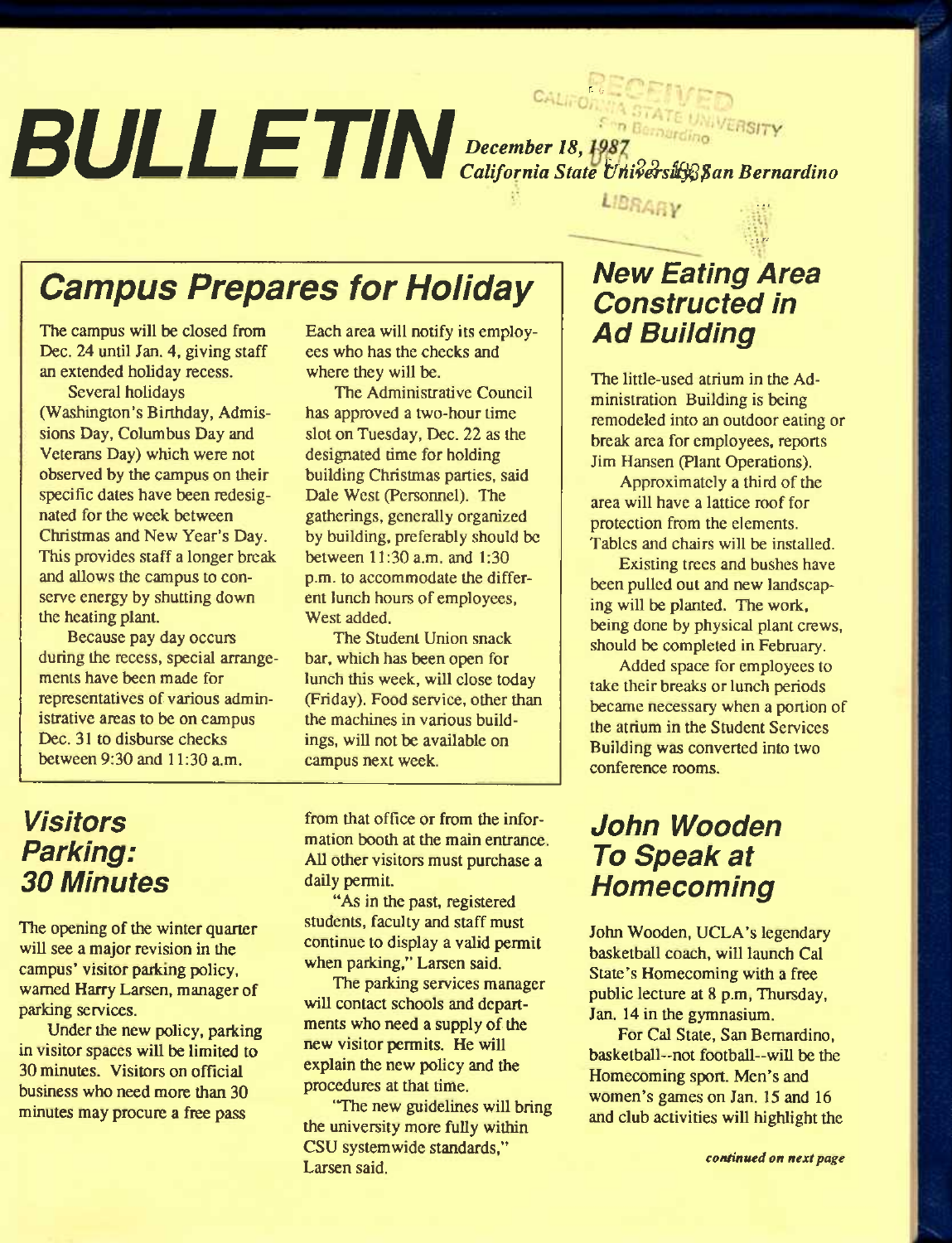two-day Homecoming, announced Joanna Roche (Alumni Affairs).

Committees of students, alumni, faculty and staff are planning activities designed to bring alumni back to campus and to involve campus and community, she said.

Coach Wooden's accomplishments in his 27 years at UCLA include 10 NCAA championships, 88 consecutive victories, four undefeated seasons and eight undefeated conference seasons.

He is the only person enshrined in the Naismilh Basketball Hall of Fame as both a player and a coach. Wooden had been a high school All-American and then was a threetime college All-American at Purdue University. He was the college "player of the year" in 1932.

He has written three books on basketball skills, philosophy and instruction and is the designer and author of the Pyramid of Success, a universal tool of teachers and coaches across the country.

### *Goiden Handshake Deadiine Reminder*

Faculty are reminded the deadline for notifying the university that they wish to participate in the "golden" handshake" retirement plan is Dec. 31.

The plan provides two years extra service credit toward retirement benefits for faculty in Unit 3.

Because the university is closed Dec. 24-Jan. 4, letters postmarked prior to Jan. 1 will be accepted as official notice, said Dr. J. C. Robinson (Academic Personnel). They should be sent to the Academic Personnel Office.

#### *Chambers Pian Annuai Meetings*

Both the San Bernardino Area Chamber of Commerce and the Inland Empire Hispanic Chamber of Commerce will hold their annual installation dinners in January. The university is a member of both organizations.

The San Bernardino Chamber's event will be Thursday evening, Jan. 21 at the National Orange Show. The Hispanic chamber will meet Saturday evening, Jan. 30 at Chris Davis' Supper Club in Rialio.

Details concerning the costs and exact times will be available beginning Jan. 4 in the Office of University Relations, AD 104. Employees interested in attending may pick up information sheets there.

#### *Buiiding Painting Continues*

The exterior trim on five campus buildings is being repainted during December and January.

Painters will be spray painting duct work on the three initial buildings (Administration, Student Services, Visual Arts) during the holiday recess, reported Jim Hansen (Plant Operations). Work on the Commons is underway now. Also on the schedule is the Creative Arts Building.

The work is being done by Beard Painting under a \$38,950 contract awarded by the university. The work is to be completed in 60 days.

#### *Vision Pian Enroiiment Ends Jan. 10*

Employees who have not yet enrolled in the employer-paid vision care plan have until Jan. 10 to file their applications with the Personnel Office if they want the coverage.

The Chancellor's Office has advised there wiU be no future open enrollments for the vision plan. Participants will be allowed to add or delete dependents only at specific times.

The plan was opened for all employees except Unit 3 in March and for Unit 3 in May. Coverage will begin Feb. 1 for employees who sign up by Jan. 10.

Questions on the plan should be directed to Marjorie Callaghan (Personnel), Ext. 7205.

#### *AiDS information Avaiiabie*

The AIDS Response and Education Committee, chaired by Dr. Cynthia Paxton (Health Science and Human Ecology), offers its services to any campus department seeking more information on the AIDS disease.

The committee is organized to provide education and information. "Because much erroneous information about AIDS is circulating, knowledgeable and qualified speakers from the committee are available to dispel the many myths about AIDS and to discuss the facts," said Dee Thomas (Personnel).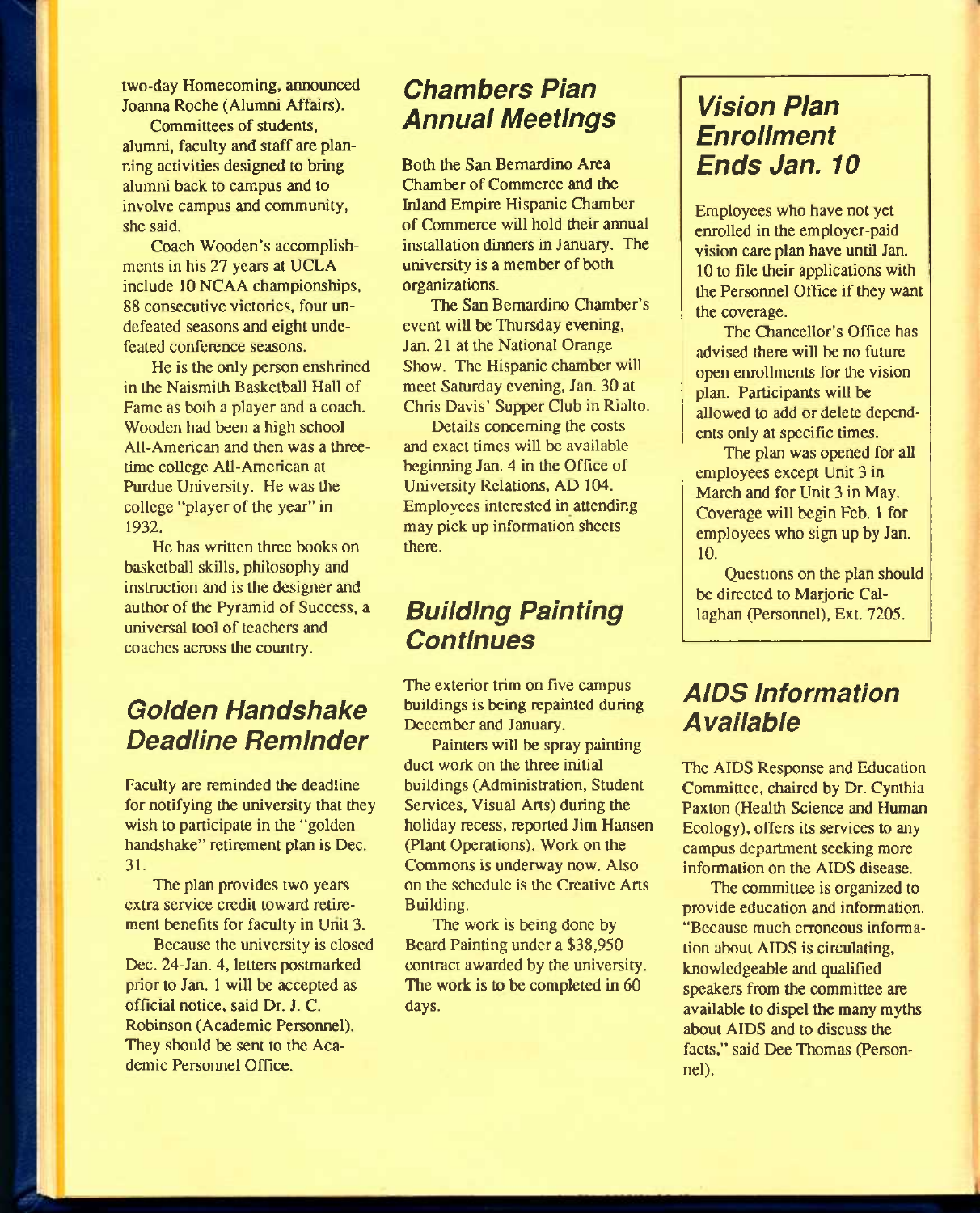Presentations for departments will be coordinated through the Training Department in Personnel. For information call Dee Thomas or Pat Hutchins (Personnel), Ext. 7205.

### *Scheduling Office Moves to Traiier*

The office responsible for scheduling all events and activities by campus groups or organizations and for maintaining a master calendar was moved yesterday from Morongo House in Serrano Village to Trailer 3-C. The scheduler, Greg Thomson, also books the use of most meeting rooms and campus facilities, except for the Student Union. The phone number for the scheduling office remains Ext. 7400.

## *Avaiiabie For the Asking*

Does any campus department need an old desk, a sound cover for a printer, a spirit duplicator or a labeling machine?

Property clerk Nadine Horenberg has these items of surplus equipment available for the asking:

Sound covers to fit Epson Model RS-80, NEC 7730 and Qume printers (one each),

A.B. Dick spirit duplicators (two), minor adjustments or repairs will be paid from the central equipment repair budget,

Collators, one 8-bin and one 16-bin,

Labeling machine, to apply continuous, pressure-sensitive labels to envelopes.

Metal desks, old (two). Information is available from Mrs. Horenberg, Ext. 7595, in the Shipping and Receiving Building.

### *Winter Extension Buiietin Avaiiabie*

Classes offered by Extended Education during winter quarter are listed in the free, winter Bulletin now available.

Extended Education will begin utilizing its new classrooms in the lower level of the Bookstore during winter quarter. The facilities were made available with the addition of a wing to the Bookstore.

In addition to the classes on campus, extension courses will be offered in Hcmet, Indio, Palm Desert, Redlands, Riverside, San Bernardino, the Desert Studies Center at Soda Springs (Zzyzx) and Yucaipa.

The variety of winter quarter offerings includes accounting, business management, computer, education, entrepreneurship, graphics, health science, photography, psychology, recreation, religion, research and statistics, writing. The office also offers courses to help people prepare for tests and to enjoy for personal enrichment.

Registration forms are available in the Extension Bulletin. Information and registration also are available by calling Extended Education, Ext. 7664, or by stopping at the office on the fifth floor of Pfau Library.

## *Phone Directory Corrections Sought*

An addendum to the campus telephone directory, listing corrections and new personnel or offices, will be published with the Jan. 8 Bulletin, announced Edna Steinman (Publications).

Any office having changes or corrections should submit them to the Publications Office, AD 117, Ext. 7814, no later than Tuesday, Dec. 22.

#### *Community Service*

Dr. David Bellis (Public Administration) provided three days of training for managers of community-based crime prevention programs as a consultant to the Crime Resistance Involvement Council and the California State Office of Criminal Justice Planning. His training centered on management control systems and innovative approaches to community crime prevention.

Dr. Sandra K. Cross (Health Science and Human Ecology) gave a presentation on "Stress and Stress Management" for 11th and 12th grade psychology classes at Redlands High School Dec. 4.

President Anthony H. Evans gave an illustrated talk on the university for the Palm Springs Rotary Club Dec. 9.

Dr. Mildred Henry (Education) presented a workshop, "Career Change? It's Your Thing," at the San Bernardino Valley College Reentry conference, "New Choices for the Future," Nov. 18. She was a judge in homecoming activities at the University of Arkansas Oct. 31- Nov. 2. Dr. Henry also spoke to the Kiwanis Club of East San Bernardino Dec. 8 on "Dropouts, Pushouts, Where do We Go from Here?"

*continued on next page*